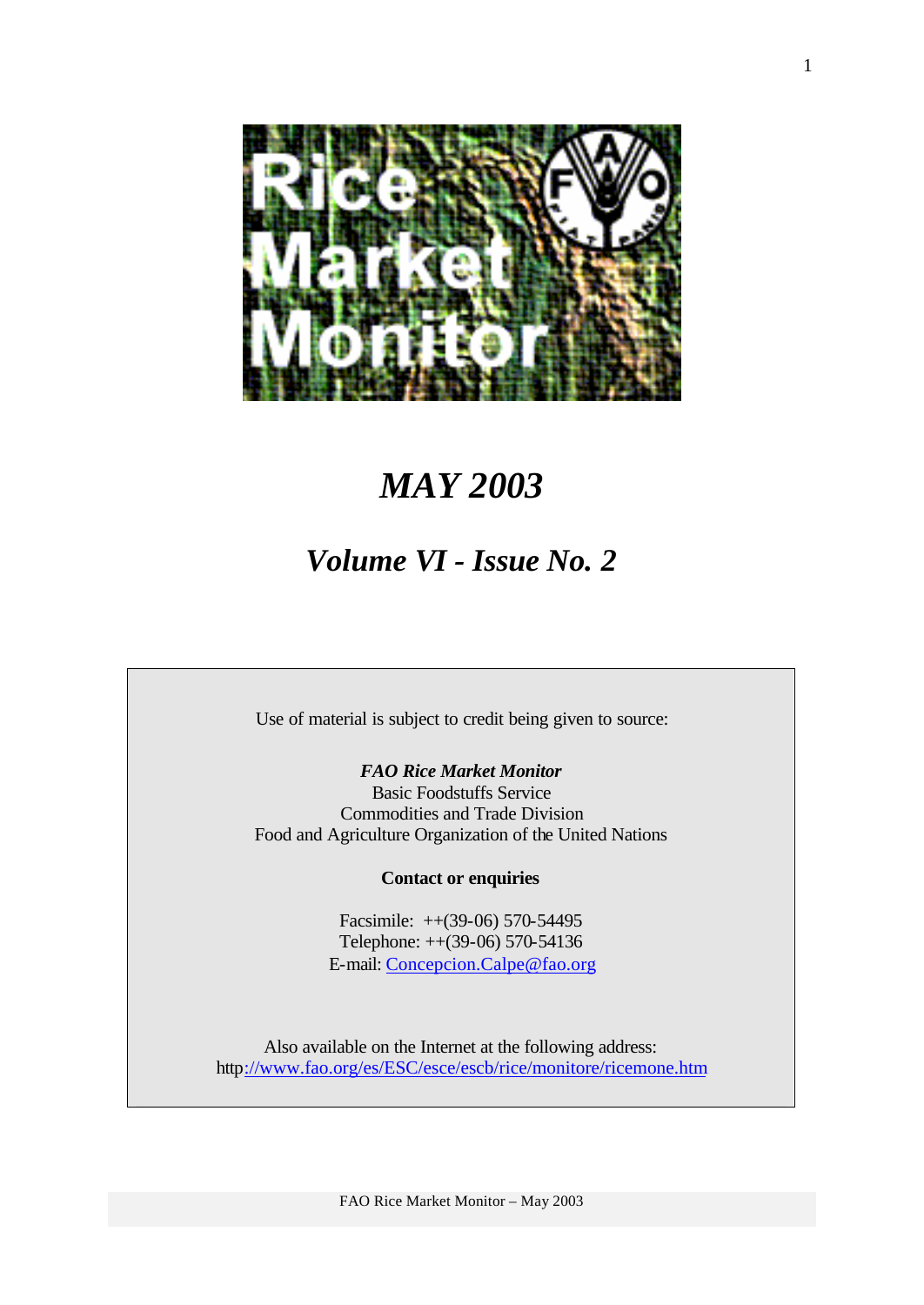#### **HIGHLIGHTS**

- With the 2002 paddy season virtually concluded, this issue of the FAO Rice Market Monitor reviews the major developments that have influenced the international rice market during the year.
- On the supply side, adverse weather conditions was a dominant factor which curbed production in most continents, but especially in Asia, large parts of Africa and Oceania. In particular, irregular and scarce monsoon rains and weak post-monsoon rains were responsible for poor crops in India, while the recurrence of an El Niño event depressed output in several countries, although its effects were generally milder than in 1997. At the same time, a number of governments, in particular in China, reduced their support to production in response to the depressed international market conditions that have prevailed since 1999. As a result, Chinese producers tended to move away from double to single rice crop cultivation, while shifting to more remunerative products. The coincidence of a contraction in the two major producers, namely China and India, made the fall in global paddy output particularly pronounced. If confirmed, the 2002 season would end with a decline of 3 percent from the previous year, to 579 million tonnes.
- Probably the most outstanding feature of the rice economy this year was the strong expansion of international **trade** , which reached a record of 28.1 million tonnes. Much of this growth was facilitated by the drawdown of large supplies from stocks by India, which released them on the world market at highly competitive prices, resorting to the WTO exemptions for developing countries on the use of subsidies on storage, transportation and processing. Such policies allowed the country to bolster India's shipments by 240 percent to an all time high of 6.6 million tonnes, but displaced some exports from Thailand and Vietnam, which recorded a contraction in overall sales. Other exporters facing supply constraints also underwent a decline, in particular Australia, but also Argentina and Uruguay, while Egypt lost some ground following a withdrawal of export subsidies. On the other hand, exports by China, Myanmar and the United States rose.
- Although China was foreseen to provide a major boost to world **import** demand upon joining the WTO and opening import quotas in 2002, such expectations did not materialize. Instead, much of the increase in global imports was on account of several of the major importers, including Indonesia, Bangladesh, the Islamic Republic of Iran and the Philippines. Rice flows into Africa also rose strongly, reflecting growing domestic demand in Nigeria, Ghana, Senegal and South Africa, while civil conflict depressed deliveries to Côte d'Ivoire.
- For the third consecutive season, there was a decline in world ending rice inventories. Overall, FAO estimates that the volume of stocks carried over at the close of the marketing years ending in 2003 fell to 122 million tonnes, 28 million tonnes below their opening levels. The bulk of the contraction was in China, where supplies had to be released from inventories to meet consumption requirements, in the light of the continuing slide in production. A draw down from inventories was also estimated for a number of exporting countries, including India, Myanmar, Thailand and the United States. Closing stocks also tended to be reduced in importing countries, with the main exception of Indonesia,.
- International rice prices continued to slide in 2002, according to the FAO Total Price Index (1998- 00=100). However, this fall was rather modest, if compared with the losses witnessed in 2001 and in 2000, possibly indicating that prices have bottomed out and might revert to a positive trend during 2003. World rice prices in 2002 also held remarkably well taking into consideration the large extra supplies that were put on the international market by India, a reflection of a relatively firm import demand.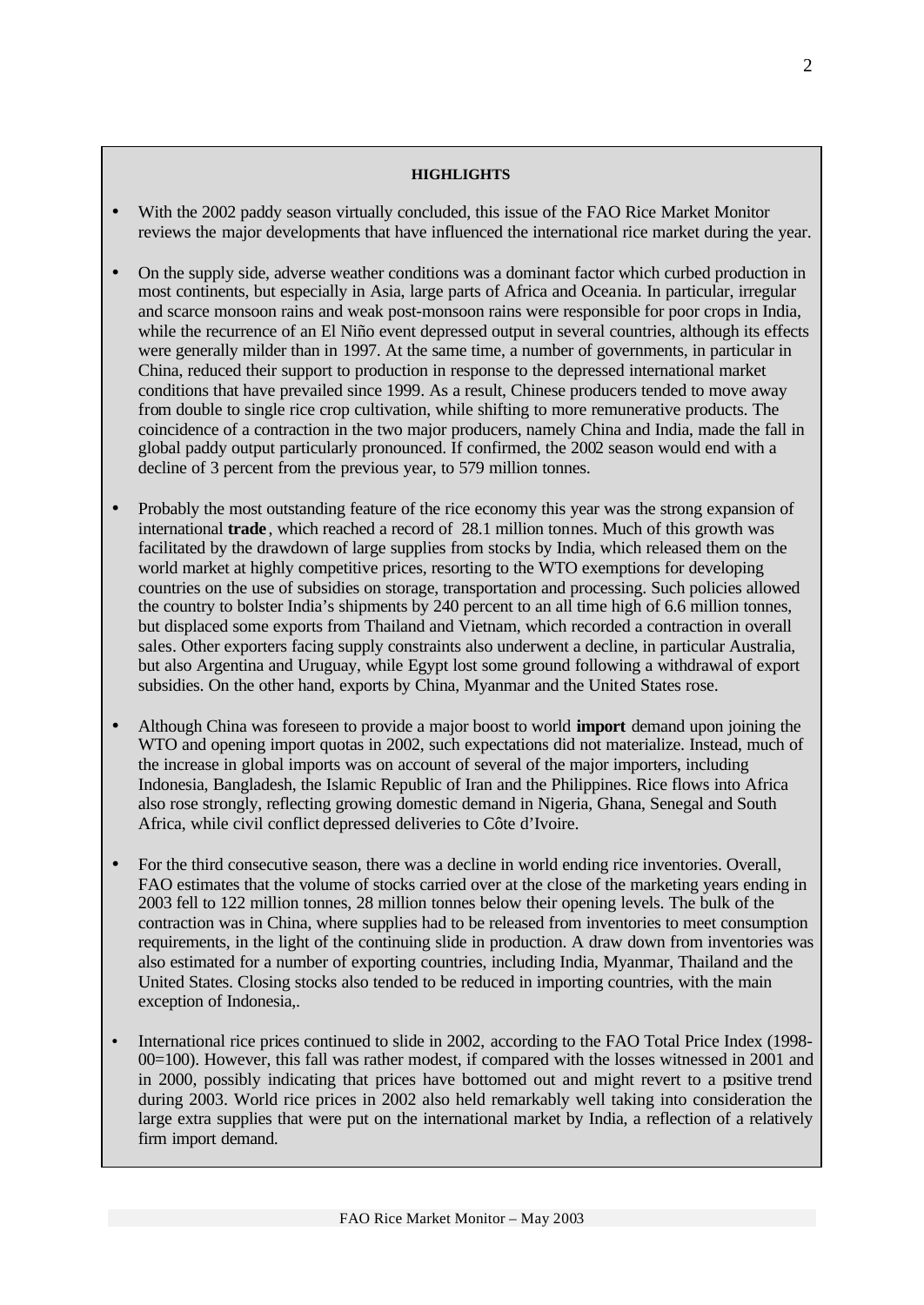### **RICE SITUATION UPDATE AS OF 20 MAY 2003**

#### **2002 FROM A RICE PERSPECTIVE**

This May 2003 issue of the FAO Rice Market Monitor reviews the major developments that have dominated the world rice economy in 2002.

#### **PRODUCTION**

Although a number countries in the northern hemisphere are still in the process of harvesting their second or third paddy crops, the 2002 paddy season is practically over and latest estimates put world production at 579 million tonnes, from an area of 147 million hectares, and average yields of 3.9 tonnes per hectare.

If the latest figures are confirmed, world paddy output would have fallen by 3 percent from the 2001 season to what would be the lowest level since 1997. The setback reflects to a large extent adverse weather conditions that affected a large number of countries in Asia, but also in large parts of Africa and in Oceania. The global contraction was particularly

Among Asian countries, **China** experienced a 3 million tonnes fall, despite improved growing conditions. The dip was mainly prompted by the policies implemented since 2000, ahead of the country's accession to the World Trade Organization (WTO), which triggered a cultivation shift out of rice, especially in the Southern provinces of Guangdong and Hunan. **India's** 17 percent production slide, on the other hand, was mainly a reflection of an abnormal monsoon season that saw 15 provinces adversely affected by drought. Among the other leading

*I.1 ASIA*

producers, the situation was mixed. Drought and floods depressed production in **Cambodia,** with output falling by 19 percent to the lowest since 1998. Unfavourable weather also affected the main crop in the North-eastern region of **Thailand**, contributing to a 2 percent contraction in the country's output. In **Nepal**, heavy monsoon rains in the Northeastern district also depressed production. Unfavourable growing conditions in the **Republic of Korea**, from cool temperatures at the early stage of crop development to typhoon Rusa that caused

## accentuated because of the coincidence of a shortfall in China (mainland) and India, the two largest producing countries.

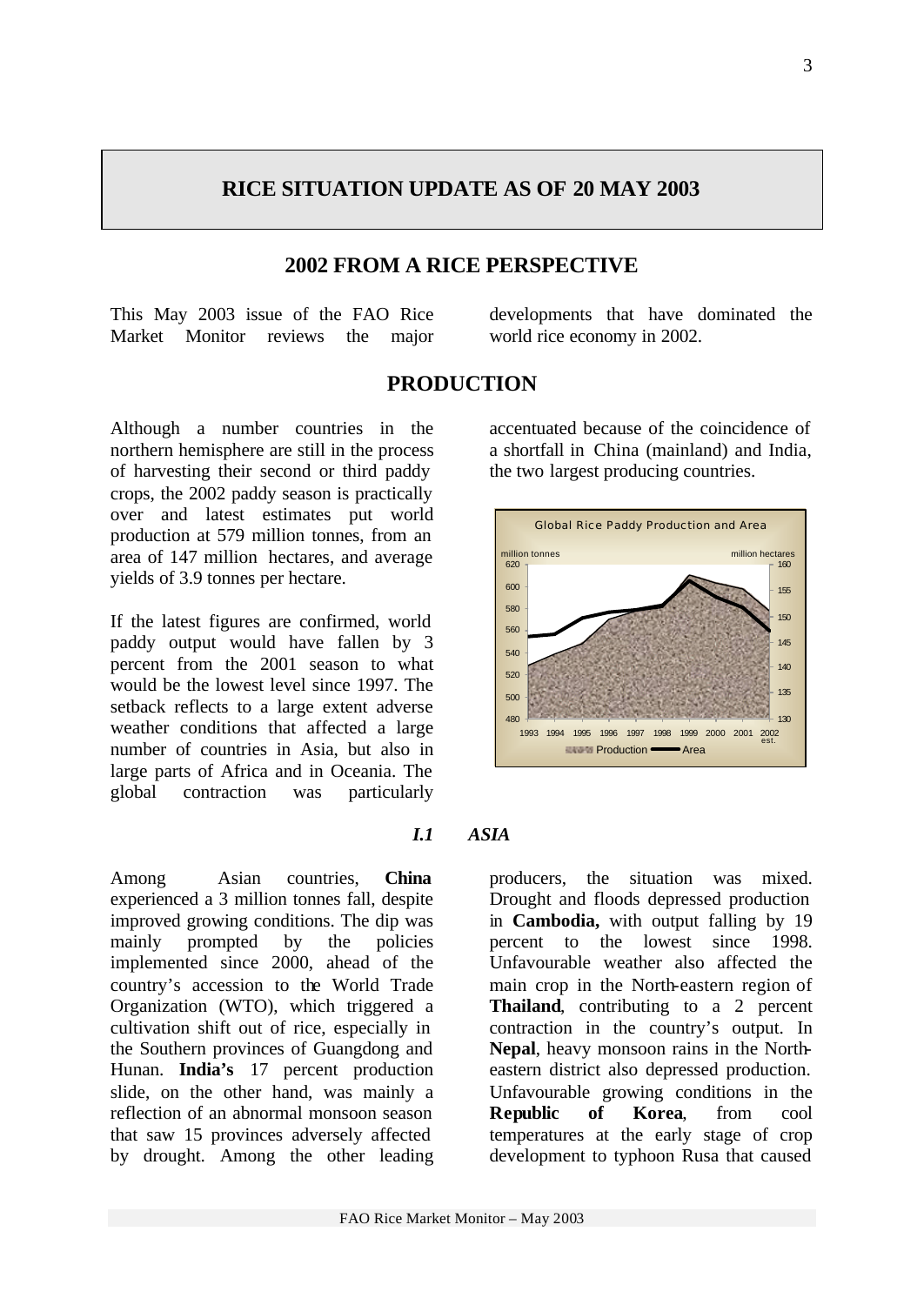flooding, resulted in an 11 percent drop in output. On the other hand, policy measures aimed at cutting surpluses lay behind a two percent drop in **Japan**.

Nonetheless, there were several instances of positive performance in the region. For example, high domestic prices in **Bangladesh** stimulated output to a record level. In **Myanmar**, output rose by 4 percent, notwithstanding adverse weather conditions, ranging from drought to excessive rains and flooding. Although **Indonesia** failed to reach an ambitious growth target because of adverse weather conditions and rising production costs, it eventually managed to gather 1 million tonnes or 2 percent more than the previous season. In **Pakistan,** favourable monsoon rains brought relief to the drought that gripped the country since 2000, allowing a partial recovery of 9 percent. Likewise, the return to a more normal rainfall pattern helped raise production by 36 percent in the **Islamic Republic of Iran**. Despite original fears of a recurring El Niño, the **Philippines** also achieved a moderate increase, as the weather anomaly was milder than anticipated. In addition, strong government support in promoting the planting of high yielding rice varieties helped lift yields and output. In **Sri Lanka**, the pacification of the country facilitated the achievement of a 6 percent expansion. Production in **Vietnam** also rose by about 7 percent, despite poor growing conditions that affected the Summer crop, as good rainfall boosted the winter/spring and the  $10<sup>th</sup>$  month crops.

### *I.2 AFRICA*

Unlike for Asia, aggregate paddy production in Africa expanded by 4 percent in 2002. However, the bulk of the increase was concentrated in **Egypt**, where high returns in 2001 stimulated an expansion in plantings, which together with excellent growing conditions boosted output by 16 percent. Official estimates from governments also pointed to some expansion in rice production in **Benin, Chad, Malawi** and **Rwanda** and to a decline in the **Democratic Republic of Congo,** following a late start of the rainy season and persistent civil conflict, in **Morocco,** due to a sharp contraction in

#### *I.3 LATIN AMERICA AND THE CARIBBEAN*

Paddy production in Latin America and the Caribbean stagnated in 2002. The sector shrank in Central America, mainly on account of a drop in **Mexico** and **Costa Rica**, where rising input costs depressed plantings, while government support continued to boost production in the **Dominican Republic** and **Panama**.

plantings and in **Senegal**, where the crop was seriously impaired by drought. Official figures set paddy production in **Madagascar** and **Mozambique** close to the 2001 outcome. On the other hand, FAO estimates showed a decline in the **Cote d'Ivoire**, reflecting the civil strife which disrupted the sector during much of 2002 and the associated departure of migrant labour that plays an important role in rice production activities. By contrast, some expansion has been foreseen for **Guinea** and **Nigeria**, reflecting strong domestic demand as well as the incipient diffusion of improved, Nerica rice varieties.

Official estimates also put production in **Cuba** 9 percent higher than last year, reflecting gains by private farms and cooperatives that compensated for a decline in output by state farms, which account for about one quarter of production. There was a retrenchment from paddy production also in the southern part of the continent. In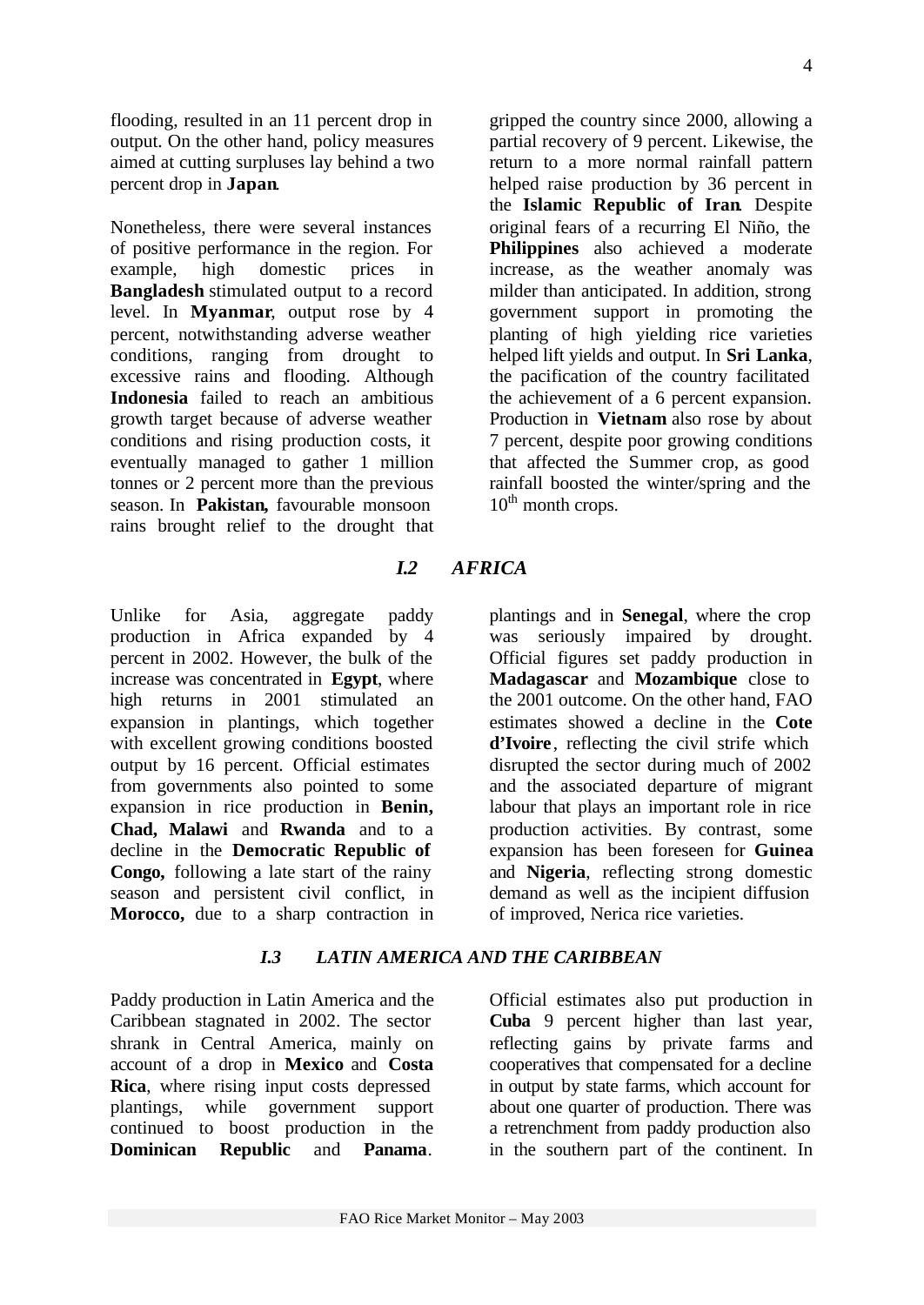particular, output dropped in **Argentina** and in **Uruguay**, owing to the uncertainty resulting from the financial crisis facing those countries. **Bolivia** also cut plantings and production in reaction to low prices and to an el-Niño related drought. On the other hand, better yields following the adoption of new varieties stimulated a 2 percent growth in **Brazil** despite adverse weather at the onset of the season which depressed planting. Some gain was also recorded by **Colombia, Ecuador** and **Peru.**

#### *1.4 OTHER COUNTRIES*

In the rest of the world, production in the **United States** fell somewhat from the record achieved in 2001, as a result of a cut in the area planted with long rice varieties. Some decline was also experienced by the **Russian Federation**, where strong import competition depressed prices, resulting in a reduced area. By contrast, production was slightly up in the **European Union** (EU), supported by generally favourable growing conditions. Most of the increase in output was concentrated in Greece and Italy, while there was a contraction in France.

Portugal and especially Spain. In Oceania, **Australia** reaped a crop of almost 1.3 million tonnes, far smaller than the record 1.8 million tonnes gathered in 2001, reflecting reduced water availability for irrigation, which constrained plantings, as well as lower yields. Among other producers, **Kazakhstan** maintained production around the same level as in the previous year, while a strong recovery was witnessed in **Uzbekistan**, following improved water availability.

### **II. INTERNATIONAL TRADE IN RICE<sup>1</sup>**

Last year was exceptional for rice trade, which soared to an historical high of 28.1 million tonnes, well above the previous record of 27.5 million tonnes achieved in 1998, and 4 million tonnes more than in 2001. Despite the increase, trade in rice still accounts for a relatively small share of production, of about 7 percent.

l



 $<sup>1</sup>$  Trade in a given year is strongly influenced in Southern Hemis phere countries by the size of their crops</sup> harvested in that same year, while in the Northern Hemisphere it is mainly determined by the size of the crops gathered in the previous year.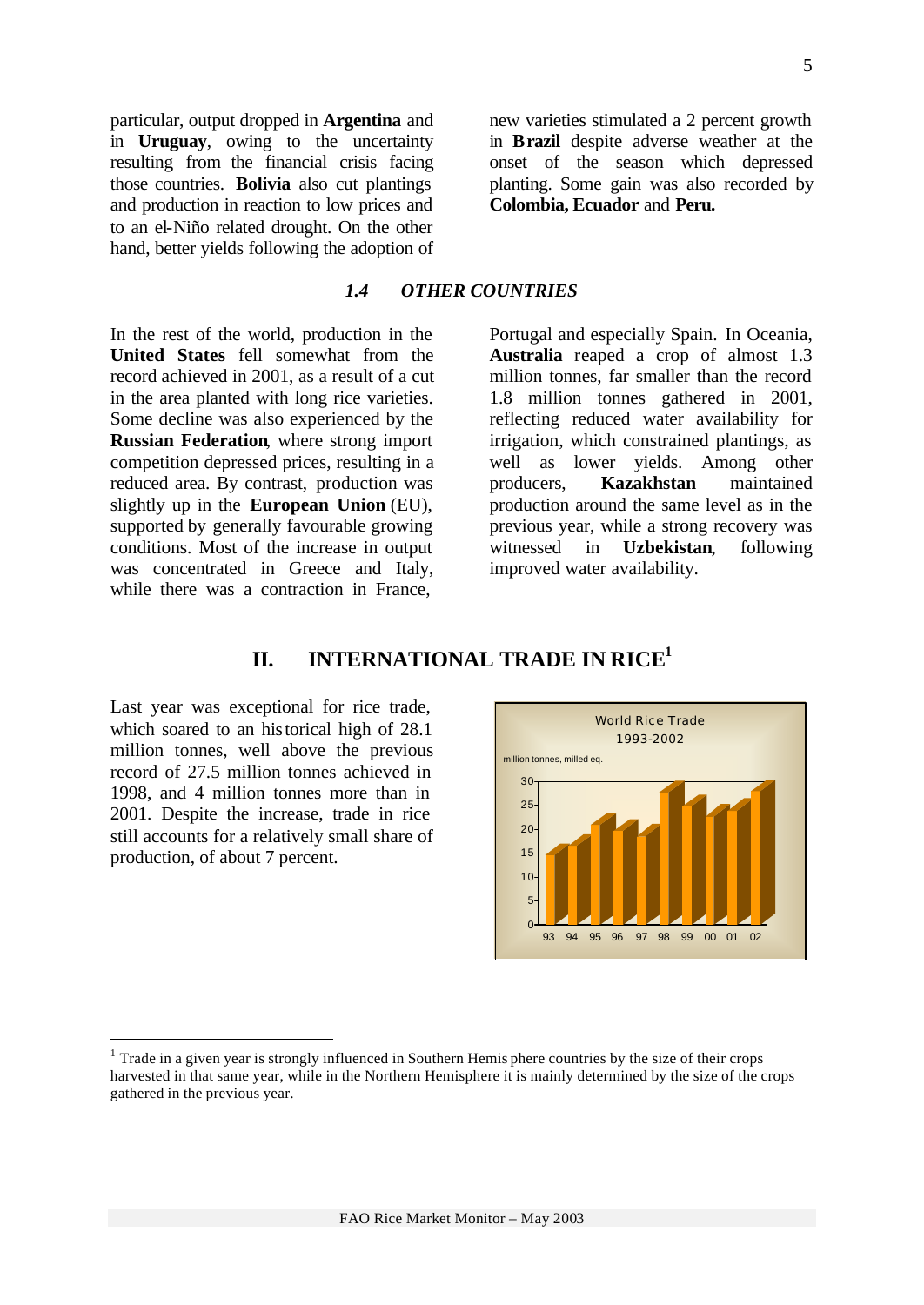#### *II.1* **Exports**

Much of the growth in 2002 was fuelled by the release by **India** of large supplies onto the international market. Indeed, subsidized sales by the Food Corporation of India (FCI) of rice destined for exports put the country in a highly competitive position, as prices were well below those offered elsewhere. To do this, the country allegedly resorted to the WTO exemptions for developing countries on the use of storage, transportation and processing subsidies. As a result, the country managed to export some 6.6 million tonnes, an increase of 240 percent from the previous year, hereby placing itself as the second largest world exporter. **Thailand** remained the leading world rice supplier, with shipments at 7.3 million tonnes. However, large government procurement purchases to sustain domestic prices meant that the country lost some of its competitive edge, which triggered a 3 percent contraction in the volume of exports compared with 2001. Reduced availabilities from the disappointing 2001 season in **Vietnam** resulted in relatively firm domestic prices, which also constrained the country's ability to export. As a result, in the face of strong competition from India, shipments from Vietnam dropped by 7 percent to the lowest level since 1996. Similarly, the 2001 crop shortfall in **Pakistan** had a depressing effect on sales in 2002, with these falling by 29 percent. Food aid shipments, on the other hand, boosted exports from **Japan** and the **Republic of Korea**. Against earlier expectations, **Mainland China** managed to increase its exports by 7 percent to 2.0 million tonnes, as domestic prices remained low

notwithstanding the sharp contraction in output experienced since 2000. A strong increase was also registered in **Myanmar**.



Outside of the Asian region, **Egypt**'s export performance was far less buoyant than in 2001, when the Government granted some subsidies to exporters, which contributed to record sales of 700 000 tonnes. The discontinuation of such subsidies in 2002 combined with reduced supplies from a smaller 2001 harvest had the effect to bring shipments down to a more normal level of 400 000 tonnes in 2002. Poor crops in 2002 depressed sales by **Argentina** and **Uruguay** and led to a 50 percent contraction in **Australia's**. By contrast, low sale prices boosted exports by the **United States** by 30 percent to 3.3 million tonnes, the best outcome ever. Of these, about 400 000 tonnes, were shipped as food aid, some 200 000 tonnes more than in 2001. Shipments from **Guyana**, which are mainly destined to the European Union, also rose, following a good harvest.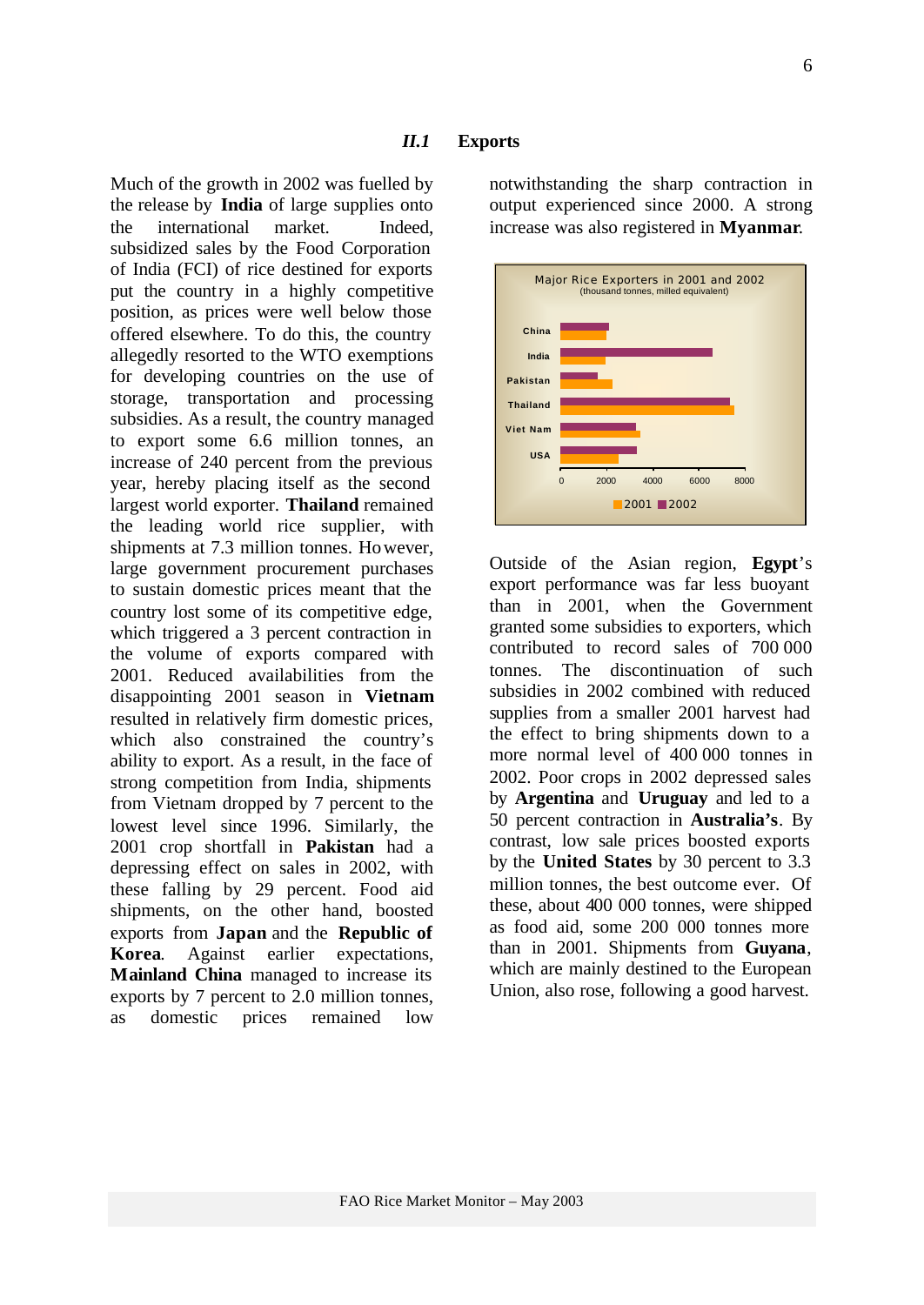Much of the expansion in global rice imports was a reflection of larger deliveries to Asian countries, although there was also a sizeable increase in flows to Africa. **Indonesia** more than doubled its purchases to 3.5 million tonnes, confirming its position as the leading rice buyer. The rise reflected strong domestic demand and competitive import prices. Larger imports were also made by **Bangladesh**, following a rather disappointing 2001 season output and the very attractive prices of rice in neighbouring India, which had eventually prompted the Government to introduce some restrictions on imports from this country. Likewise, the **Islamic Republic of Iran** stepped up its purchases in the face of the 2001 production shortfall. Shipments to **the Philippines** also rose, mainly in anticipation of possible shortages arising from the recurrence of an El Niño event. The opening of a preferential access quota by the **Chinese Republic of Taiwan**, following its accession to WTO, also boosted deliveries there. By contrast, imports into **mainland China** fell, challenging predictions of the country turning into a major importer once a WTO member. While some have attributed the lack of response by the private sector to the opening of low tariff quotas in 2002 to administrative constraints, this reaction seems consistent with the relatively low domestic prices which have continued to prevail, which did not make imports attractive.

Aggregate rice imports by African countries, based principally on FAO estimates, surpassed the 8 million tonnes threshold in 2002 for the first time. Currently reckoned at 8.4 million tonnes, they increased by 8 percent over the previous year, driven mainly by rises in **Cameroon**, **Ghana, Kenya, Nigeria** and **South Africa**, where consumers are increasingly turning to rice as a basic staple food. On the other hand, shipments to the **Cote d'Ivoire** dropped in the face of internal conflict that hindered the passage of goods from ports to inland areas.

Imports into **Latin America and the Caribbean** rose by a modest 2 percent to 2.7 million tonnes. The growth was fuelled by rising purchases by countries in Central America and the Caribbean, especially **Costa Rica, Cuba and Mexico**. By contrast, imports by countries in the southern part of the continent tended to fall, reflecting low purchases by **Brazil** and **Colombia**, following a rise in production, but also in **Peru,** where a price band import mechanism was introduced in mid 2001, resulting in much higher applied duties. Among the other major importers, **the United States** maintained its purchases at little more than 400 000 tonnes, more than half in the form of long grain milled rice, while those by the **EU** dropped by 5 percent.

#### **III. STOCKS**

Aggregate stocks at the close of the marketing seasons ending in 2003 are estimated to have fallen by some 28 million tonnes, to 122 million tonnes. Despite the decline, they continued to .

account for a relatively high share of global consumption, at 32 percent, although substantially lower than the 41 percent prevailing in 2000.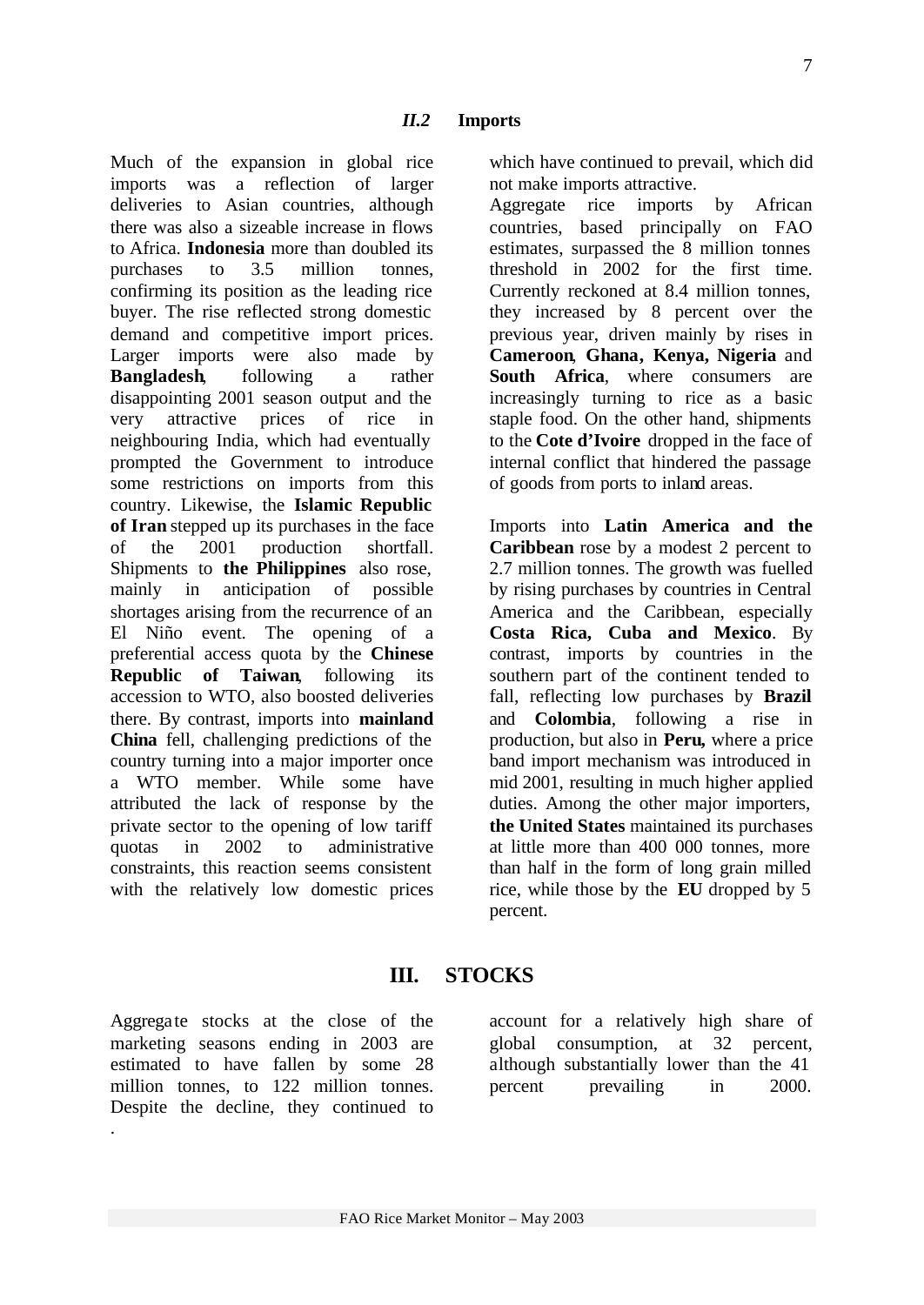

The bulk of the contraction was in Asia and in particular in mainland **China**, where the drop in production rendered a drawdown from rice inventories necessary to bridge the gap with consumption for the second year in a row. The estimate of the reduction there was of the order of 15 million tonnes, which succeeded to a 14 million tonne cut in the preceding season. Unlike then, however, other countries, drew from their stock pile to meet their requirements over the 2002 season. This was especially the case of **India**, where the cut in inventories is estimated to have reached some 12 million tonnes, as a consequence of the production shortfall and the surge in exports. While stock changes in the rest of the world were reckoned to be much smaller in magnitude, most of them were negative, including in major exporting countries such as **Myanmar**, **Pakistan**, **Thailand**, the **United States**. **Vietnam** was an exception, as it is estimated to have ended the season with an increase of about 400 000 tonnes, a reflection of its modest export performance in 2002. Among importers, **Indonesia** is estimated to have rebuilt its inventories somewhat, owing to the surge in imports, while **Brazil, Cote d'Ivoire** and **Nigeria** were assessed to have reduced them below their opening levels**.**

#### **IV. INTERNATIONAL PRICES**

International rice prices have continued to slide in 2002, with the FAO Total Price Index  $(1998-00=100)$  averaging 72 over the year, down from 74 in 2001. However, this 2 points fall was rather modest, if compared with the loss of 10 points in 2001 and of 17 points in 2000, possibly indicating that prices have bottomed out

and might revert to a positive trend during 2003, as already witnessed during the first four months. World rice prices in 2002 also held remarkably well, taking into consideration the large extra supplies that were put on the international market by India.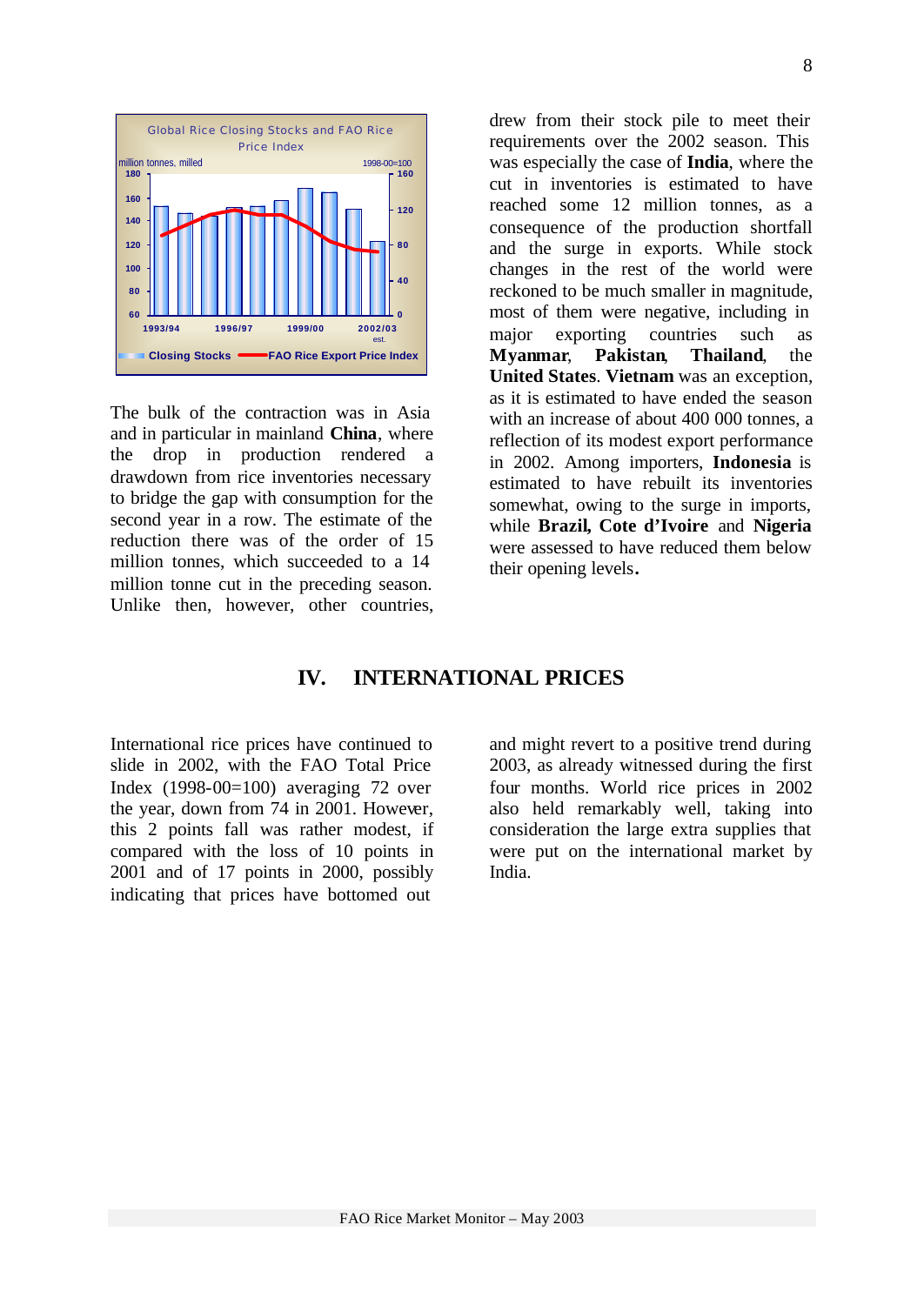| <b>FAO Rice Price Indices</b> |           |                |                |                     |                |                 |  |  |  |
|-------------------------------|-----------|----------------|----------------|---------------------|----------------|-----------------|--|--|--|
|                               |           | All            |                | Indica              | Japonica       | <b>Aromatic</b> |  |  |  |
|                               |           |                | <b>High</b>    | Low                 |                |                 |  |  |  |
|                               |           |                |                | $1998 - 2000 = 100$ |                |                 |  |  |  |
| 1998<br>1999                  |           | 115<br>101     | 117<br>99      | 115<br>101          | 113<br>105     | 113<br>98       |  |  |  |
| 2000<br>2001<br>2002          |           | 84<br>74<br>72 | 84<br>74<br>73 | 83<br>74<br>75      | 83<br>76<br>67 | 89<br>69<br>74  |  |  |  |
| 2002                          | April     | 69             | 71             | 73                  | 64             | 69              |  |  |  |
|                               | May       | 72             | 73             | 75                  | 67             | 71              |  |  |  |
|                               | June      | 72             | 74             | 77                  | 64             | 75              |  |  |  |
|                               | July      | 73             | 74             | 77                  | 68             | 78              |  |  |  |
|                               | August    | 73             | 73             | 75                  | 67             | 80              |  |  |  |
|                               | September | 73             | 74             | 76                  | 67             | 83              |  |  |  |
|                               | October   | 74             | 74             | 77                  | 69             | 80              |  |  |  |
|                               | November  | 73             | 73             | 77                  | 68             | 76              |  |  |  |
|                               | December  | 72             | 72             | 75                  | 67             | 75              |  |  |  |
| 2003                          | Januarv   | 73             | 72             | 75                  | 67             | 83              |  |  |  |
|                               | February  | 72             | 72             | 75                  | 66             | 85              |  |  |  |
|                               | March     | 73             | 73             | 75                  | 66             | 91              |  |  |  |
|                               | April     | 77             | 76             | 77                  | 73             | 90              |  |  |  |
| 2002                          | Jan.-Apr. | 70             | 72             | 73                  | 68             | 68              |  |  |  |
| 2003                          | Jan.-Apr. | 74             | 73             | 76                  | 68             | 87              |  |  |  |

*N.B. - The FAO Rice Price Index is based on 16 rice export quotations. "Quality" is defined by the percentage of broken kernels, with high (low) quality referring to rice with less (equal to or more) than 20 percent brokens. The Sub-Index for Aromatic Rice follows movements in prices of Basmati and Fragrant rice.*

| <b>EXPORT PRICES FOR RICE</b> |                      |                            |                   |             |              |                     |            |                                                          |                                              |                                           |                          |
|-------------------------------|----------------------|----------------------------|-------------------|-------------|--------------|---------------------|------------|----------------------------------------------------------|----------------------------------------------|-------------------------------------------|--------------------------|
|                               | Thai<br>100% B<br>1/ | U.S. 2/4%<br>Long<br>grain | <b>Viet</b><br>5% | Thai<br>25% | India<br>25% | <b>Viet</b><br>25%  | Pak<br>25% | Thai<br>A1<br><b>Super</b><br>$\boldsymbol{\mathcal{U}}$ | U.S. 2/4%<br>Medium<br>Grain<br>$\mathbf{3}$ | Pak<br><b>Basmati</b><br>$\boldsymbol{4}$ | Thai<br>Fragrant<br>100% |
|                               |                      |                            |                   |             |              | US \$/tonne, f.o.b. |            |                                                          |                                              |                                           |                          |
| 1998                          | 315                  | 413                        | 288               | 258         | 243          | 255                 | 241        | 215                                                      | 412                                          | 492                                       | 460                      |
| 1999                          | 253                  | 333                        | 228               | 215         | 237          | 204                 | 206        | 192                                                      | 405                                          | 486                                       | 397                      |
| 2000                          | 207                  | 271                        | 183               | 172         | 232          | 159                 | 163        | 143                                                      | 289                                          | 418                                       | 428                      |
| 2001                          | 177                  | 264                        | 166               | 153         | 185          | 148                 | 148        | 135                                                      | 256                                          | 332                                       | 275                      |
| 2002                          | 197                  | 207                        | 187               | 171         | 135          | 168                 | 159        | 151                                                      | 219                                          | 366                                       | 306                      |
| 2002                          |                      |                            |                   |             |              |                     |            |                                                          |                                              |                                           |                          |
| April                         | 197                  | 199                        | 184               | 167         | 129          | 166                 | 152        | 149                                                      | 206                                          | 358                                       | 271                      |
| May                           | 204                  | 201                        | 191               | 174         | 132          | 173                 | 163        | 149                                                      | 206                                          | 362                                       | 285                      |
| June                          | 210                  | 202                        | 191               | 178         | 133          | 168                 | 175        | 152                                                      | 208                                          | 371                                       | 326                      |
| July                          | 204                  | 203                        | 191               | 177         | 135          | 166                 | 174        | 154                                                      | 231                                          | 377                                       | 362                      |
| August                        | 195                  | 210                        | 191               | 170         | 137          | 168                 | 166        | 149                                                      | 231                                          | 390                                       | 344                      |
| September                     | 191                  | 215                        | 191               | 170         | 138          | 171                 | 160        | 152                                                      | 213                                          | 396                                       | 353                      |
| October                       | 193                  | 215                        | 186               | 174         | 138          | 170                 | 165        | 161                                                      | 231                                          | 397                                       | 325                      |
| November                      | 190                  | 215                        | 188               | 171         | 143          | 172                 | 156        | 157                                                      | 221                                          | 348                                       | 313                      |
| December                      | 193                  | 215                        | 181               | 172         | 150          | 164                 | 153        | 151                                                      | 209                                          | 341                                       | 308                      |
| 2003                          |                      |                            |                   |             |              |                     |            |                                                          |                                              |                                           |                          |
| January                       | 203                  | 204                        | 172               | 177         | 150          | 161                 | 156        | 151                                                      | 213                                          | 369                                       | 337                      |
| February                      | 201                  | 200                        | 171               | 176         | 150          | 161                 | 160        | 149                                                      | 197                                          | 369                                       | 355                      |
| March                         | 198                  | 212                        | 173               | 172         | 150          | 162                 | 162        | 144                                                      | 204                                          | 369                                       | 438                      |
| April                         | 198                  | 251                        | 175               | 171         | 155          | 163                 | 175        | 140                                                      | 249                                          | 336                                       | 442                      |
| 2002 Jan.-Apr.                | 197                  | 203                        | 184               | 168         | 130          | 167                 | 150        | 148                                                      | 218                                          | 353                                       | 265                      |
| 2003 Jan.-Apr.                | 200                  | 217                        | 173               | 174         | 151          | 162                 | 163        | 146                                                      | 216                                          | 361                                       | 393                      |

**Sources**: Jackson Son & Co. (London) Ltd. and other public sources.

1/ White rice, 100% second grade, f.o.b. Bangkok. 2/ White brokens rice. 3/ F.A.S. basis. 4/ Basmati ordinary, f.o.b. Karachi.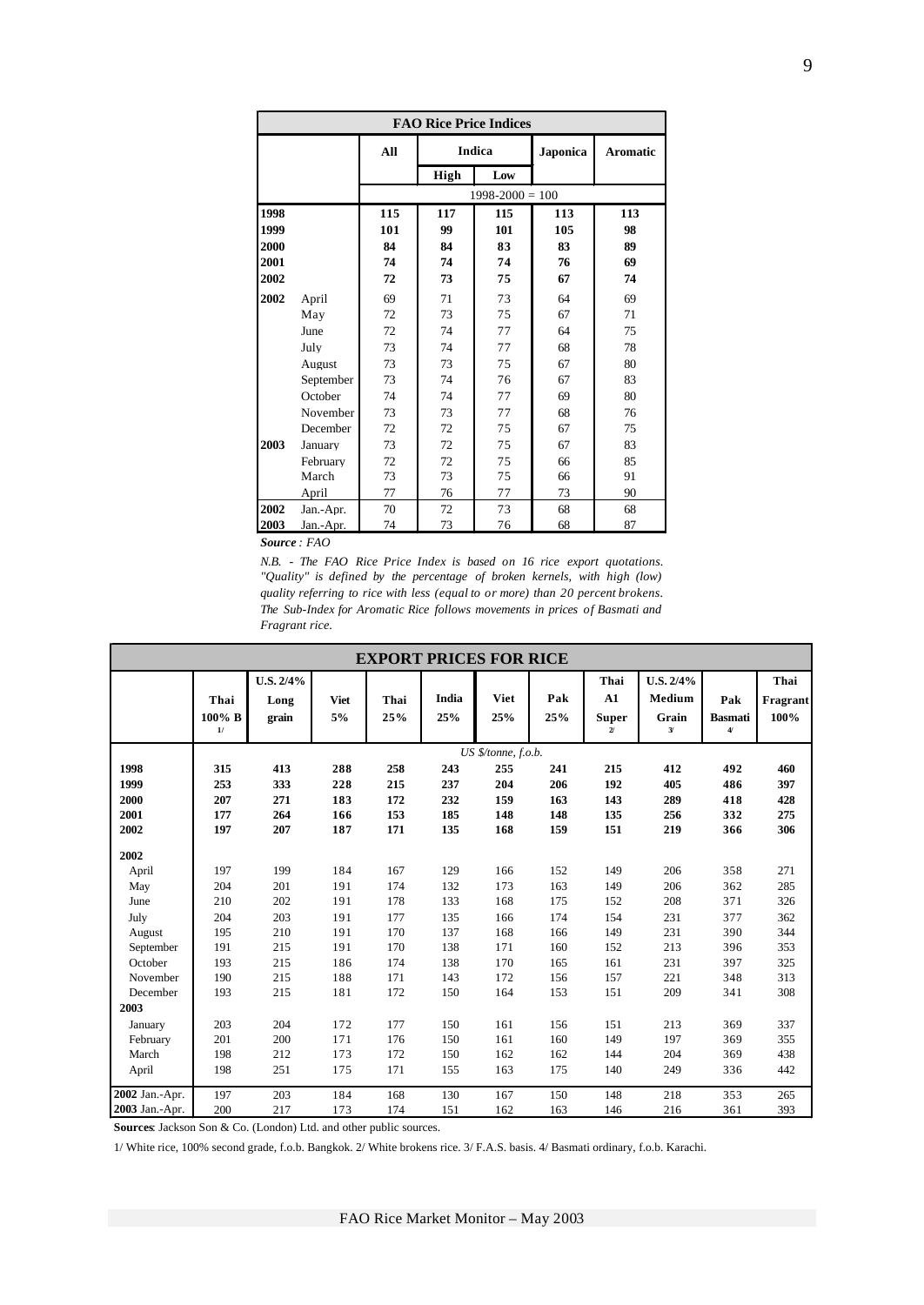The sub-index of High Quality Indica rice lost only 1 point from the 2001 level. However, there were large divergences in the movements of the different prices that compose that index. On the one hand, Thailand prices strengthened compared with 2001, a reflection of the active



The sub-index of Low Quality Indica rice strengthened by one point one average in 2002 from the previous year, again because of a firming of prices in Pakistan, Thailand and Vietnam, which offset a decline in prices of Indian rice.

Finally, the index of prices of Aromatic rice staged a partial recovery from the depressed 2001 levels, sustained by increases in Thailand's fragrant rice and Pakistan Basmati rice. On the other hand, India's Basmati rice prices tended to weaken.

support policy conducted by the Government through large procurement purchases. Supply constraints also bolstered prices of rice from Pakistan and Vietnam. In sharp contrast, prices of rice exported by the United States weakened considerably from the previous year levels.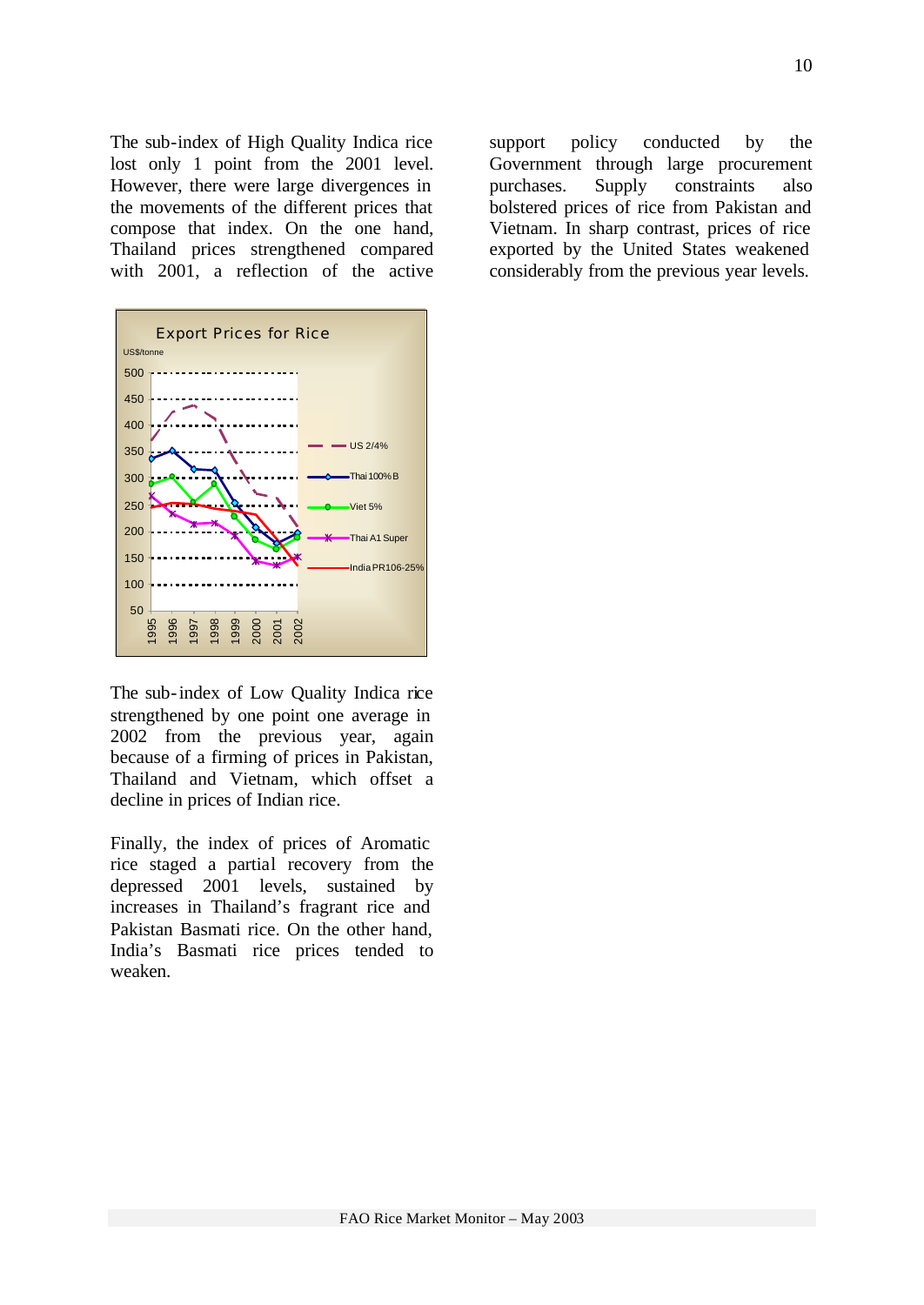|  | WORLD PADDY PRODUCTION |
|--|------------------------|
|  |                        |

|                        | 2000  | 2001           | 2002       |                              | 2001                   | 2002                   | $2003^{3/2}$ |  |
|------------------------|-------|----------------|------------|------------------------------|------------------------|------------------------|--------------|--|
|                        |       | (estimated)    | (forecast) |                              |                        | (estimated)            | (forecast)   |  |
|                        |       | million tonnes |            |                              | million tonnes, milled |                        |              |  |
| <b>WORLD</b>           | 603.3 | 598.6          | 578.7      | <b>WORLD</b>                 | 24.1                   | 28.1                   | 27.1         |  |
| Developing countries   | 578.0 | 572.2          | 553.0      | Developing countries         | 20.2                   | 24.1                   | 23.2         |  |
| Developed countries    | 25.3  | 26.4           | 25.7       | Developed countries          | 3.8                    | 4.0                    | 4.0          |  |
| <b>ASIA</b>            | 549.6 | 544.4          | 524.4      | <b>ASIA</b>                  | 10.7                   | 14.2                   | 13.3         |  |
| Bangladesh             | 37.6  | 36.4           | 39.5       | Bangladesh                   | 0.4                    | 0.5                    | 0.5          |  |
| Cambodia               | 4.0   | 4.1            | 3.7        | China 1/                     | 0.3                    | 0.4                    | 0.4          |  |
| China 1/               | 189.8 | 179.3          | 176.5      | Indonesia                    | 1.5                    | 3.5                    | 3.4          |  |
| India                  | 131.5 | 139.6          | 115.4      | Iran, Islamic Rep. of        | 0.8                    | 1.0                    | 0.7          |  |
| Indonesia              | 51.9  | 50.5           | 51.4       | Japan                        | 0.6                    | 0.7                    | 0.7          |  |
| Iran, Islamic Rep. of  | 2.0   | 2.0            | 2.7        | Malaysia                     | 0.5                    | 0.6                    | 0.5          |  |
| Japan                  | 11.9  | 11.3           | 11.1       | Philippines                  | 0.8                    | 1.3                    | 1.1          |  |
| Korea Rep. of          | 7.2   | 7.5            | 6.7        | Saudi Arabia                 | 0.8                    | 0.8                    | 0.8          |  |
| Myanmar                | 21.3  | 21.9           | 22.8       | Sri Lanka                    | 0.1                    | 0.1                    | 0.1          |  |
| Pakistan               | 7.2   | 5.8            | 6.3        |                              |                        |                        |              |  |
| Philippines            | 12.5  | 13.1           | 13.2       | <b>AFRICA</b>                | 7.8                    | 8.4                    | 7.8          |  |
| Sri Lanka              | 2.9   | 2.7            | 2.9        | Côte d'Ivoire                | 1.1                    | 1.0                    | 0.9          |  |
| Thailand               | 25.8  | 26.5           | 25.9       | Nigeria                      | 1.7                    | 1.8                    | 1.7          |  |
| Viet Nam               | 32.5  | 32.0           | 34.1       | Senegal                      | 0.7                    | 0.7                    | 0.7          |  |
|                        |       |                |            | South Africa                 | 0.5                    | 0.6                    | 0.6          |  |
| <b>AFRICA</b>          | 17.4  | 17.3           | 17.9       |                              |                        |                        |              |  |
|                        |       |                |            | <b>SOUTH AMERICA</b>         | 1.0                    | 0.8                    | 1.4          |  |
| North Africa           | 6.0   | 5.3            | 6.1        | <b>Brazil</b>                | 0.7                    | 0.6                    | 1.1          |  |
| Egypt                  | 6.0   | 5.2            | 6.0        | Peru                         | 0.1                    | 0.0                    | 0.0          |  |
| Sub-Saharan Africa     | 11.4  | 12.0           | 11.9       | NORTH & C. AMERICA           | 2.3                    | 2.6                    | 2.6          |  |
| Western Africa         | 7.2   | 7.6            | 7.5        | Mexico                       | 0.5                    | 0.5                    | 0.6          |  |
| Côte d'Ivoire          | 1.0   | 1.1            | 0.8        |                              |                        |                        |              |  |
| Guinea                 | 0.7   | 0.8            | 0.8        | <b>EUROPE</b>                | 1.6                    | 1.7                    | 1.6          |  |
| Mali                   | 0.7   | 0.9            | 0.9        | EC<br>$\mathbf{2}^{\prime}$  | 0.7                    | 0.7                    | 0.7          |  |
| Nigeria                | 3.3   | 3.3            | 3.4        |                              |                        |                        |              |  |
| Central Africa         | 0.4   | 0.4            | 0.4        | <b>OCEANIA</b>               | 0.4                    | 0.4                    | 0.4          |  |
| Eastern Africa         | 1.0   | 1.1            | 1.0        |                              |                        |                        |              |  |
| Tanzania               | 0.8   | 0.8            | 0.8        |                              |                        |                        |              |  |
| Southern Africa        | 2.7   | 2.9            | 3.0        |                              |                        |                        |              |  |
| Madagascar             | 2.5   | 2.7            | 2.7        |                              |                        |                        |              |  |
| Mozambique             | 0.2   | 0.2            | 0.2        | <b>WORLD EXPORTS OF RICE</b> |                        |                        |              |  |
| <b>CENTRAL AMERICA</b> | 2.5   | 2.3            | 2.3        |                              |                        |                        |              |  |
| Mexico                 | 0.4   | 0.2            | 0.2        |                              | 2001                   | 2002                   | $2003^{3/2}$ |  |
| <b>SOUTH AMERICA</b>   | 20.8  | 19.9           | 19.8       |                              |                        | (estimated)            | (forecast)   |  |
| Argentina              | 0.9   | 0.9            | 0.7        |                              |                        | million tonnes, milled |              |  |
| Brazil                 | 11.4  | 10.4           | 10.6       |                              |                        |                        |              |  |
| Colombia               | 2.3   | 2.3            | 2.4        | <b>WORLD</b>                 | 24.1                   | 28.1                   | 27.1         |  |
|                        |       |                |            | Developing countries         | 20.2                   | 23.9                   | 22.5         |  |
|                        | 8.7   | 9.8            | 9.6        |                              | 4.0                    | 4.2                    |              |  |
| <b>NORTH AMERICA</b>   |       |                |            | Developed countries          |                        |                        | 4.6          |  |
| United States          | 8.7   | 9.8            | 9.6        |                              |                        |                        |              |  |
|                        |       |                |            | <b>ASIA</b>                  | 18.5                   | 22.5                   | 21.2         |  |
| <b>EUROPE</b>          | 3.2   | 3.2            | 3.2        | China $1/$                   | 2.0                    | 2.1                    | 2.1          |  |
| EC<br>2/               | 2.5   | 2.6            | 2.6        | India                        | 1.9                    | 6.6                    | 4.0          |  |
|                        |       |                |            | Myanmar                      | 0.7                    | 1.0                    | 1.1          |  |
| <b>OCEANIA</b>         | 1.1   | 1.8            | 1.3        | Pakistan                     | 2.3                    | 1.6                    | 1.9          |  |
| Australia              | 1.1   | 1.8            | 1.3        | Thailand                     | 7.5                    | 7.3                    | 7.5          |  |
|                        |       |                |            | Viet Nam                     | 35                     | 32                     | 39           |  |

#### **WORLD IMPORTS OF RICE**

|                | 2001<br>(estimated) | 2002<br>(forecast) |                        | 2001       | 2002<br>(estimated) | $2003^{3/2}$<br>(forecast) |
|----------------|---------------------|--------------------|------------------------|------------|---------------------|----------------------------|
| million tonnes |                     |                    | million tonnes, milled |            |                     |                            |
| 598.6          |                     | 578.7              |                        | 24.1       | 28.1                | 27.1                       |
| 572.2          |                     | 553.0              |                        | 20.2       | 24.1                | 23.2                       |
| 26.4           |                     | 25.7               |                        | 3.8        | 4.0                 | 4.0                        |
| 544.4          |                     | 524.4              |                        | 10.7       | 14.2                | 13.3                       |
| 36.4           |                     | 39.5               |                        | 0.4        | 0.5                 | 0.5                        |
| 4.1            |                     | 3.7                |                        | 0.3        | 0.4                 | 0.4                        |
| 179.3          |                     | 176.5              |                        | 1.5        | 3.5                 | 3.4                        |
| 139.6          |                     | 115.4              | Iran, Islamic Rep. of  | 0.8        | 1.0                 | 0.7                        |
| 50.5           |                     | 51.4               |                        | 0.6        | 0.7                 | 0.7                        |
| 2.0            |                     | 2.7                |                        | 0.5        | 0.6                 | 0.5                        |
| 11.3           |                     | 11.1               |                        | 0.8        | 1.3                 | 1.1                        |
| 7.5            |                     | 6.7                |                        | 0.8        | 0.8                 | 0.8                        |
| 21.9           |                     | 22.8               |                        | 0.1        | 0.1                 | 0.1                        |
| 5.8            |                     | 6.3                |                        |            |                     |                            |
| 13.1           |                     | 13.2               |                        | 7.8        | 8.4                 | 7.8                        |
| 2.7            |                     | 2.9                |                        | 1.1        | 1.0                 | 0.9                        |
| 26.5           |                     | 25.9               |                        | 1.7        | 1.8                 | 1.7                        |
| 32.0           |                     | 34.1               |                        | 0.7        | 0.7                 | 0.7                        |
|                |                     |                    |                        | 0.5        | 0.6                 | 0.6                        |
| 17.3           |                     | 17.9               |                        |            |                     |                            |
|                |                     |                    |                        | 1.0        | 0.8                 | 1.4                        |
| 5.3            |                     | 6.1                |                        | 0.7        | 0.6                 | 1.1                        |
| 5.2            |                     | 6.0                |                        | 0.1        | 0.0                 | 0.0                        |
| 12.0           |                     | 11.9               | NORTH & C. AMERICA     | 2.3        | 2.6                 | 2.6                        |
| 7.6            |                     | 7.5                |                        | 0.5        | 0.5                 | 0.6                        |
| 1.1            |                     | 0.8                |                        |            |                     |                            |
| 0.8<br>0.9     |                     | 0.8<br>0.9         |                        | 1.6<br>0.7 | 1.7<br>0.7          | 1.6<br>0.7                 |
| 3.3            |                     | 3.4                |                        |            |                     |                            |
| 0.4            |                     | 0.4                |                        | 0.4        | 0.4                 | 0.4                        |
|                | 1.1                 | 1.0                |                        |            |                     |                            |

| Mozambique                           | 0.2  | 0.2  | 0.2  |                      | <b>WORLD EXPORTS OF RICE</b> |                        |              |
|--------------------------------------|------|------|------|----------------------|------------------------------|------------------------|--------------|
| <b>CENTRAL AMERICA</b>               | 2.5  | 2.3  | 2.3  |                      |                              |                        |              |
| Mexico                               | 0.4  | 0.2  | 0.2  |                      | 2001                         | 2002                   | $2003^{3/2}$ |
|                                      |      |      |      |                      |                              | (estimated)            | (forecast)   |
| <b>SOUTH AMERICA</b>                 | 20.8 | 19.9 | 19.8 |                      |                              |                        |              |
| Argentina                            | 0.9  | 0.9  | 0.7  |                      |                              | million tonnes, milled |              |
| <b>Brazil</b>                        | 11.4 | 10.4 | 10.6 |                      |                              |                        |              |
| Colombia                             | 2.3  | 2.3  | 2.4  | <b>WORLD</b>         | 24.1                         | 28.1                   | 27.1         |
|                                      |      |      |      | Developing countries | 20.2                         | 23.9                   | 22.5         |
| NORTH AMERICA                        | 8.7  | 9.8  | 9.6  | Developed countries  | 4.0                          | 4.2                    | 4.6          |
| <b>United States</b>                 | 8.7  | 9.8  | 9.6  |                      |                              |                        |              |
|                                      |      |      |      | <b>ASIA</b>          | 18.5                         | 22.5                   | 21.2         |
| <b>EUROPE</b>                        | 3.2  | 3.2  | 3.2  | China $1/$           | 2.0                          | 2.1                    | 2.1          |
| $EC$ $2/$                            | 2.5  | 2.6  | 2.6  | India                | 1.9                          | 6.6                    | 4.0          |
|                                      |      |      |      | Myanmar              | 0.7                          | 1.0                    | 1.1          |
| <b>OCEANIA</b>                       | 1.1  | 1.8  | 1.3  | Pakistan             | 2.3                          | 1.6                    | 1.9          |
| Australia                            | 1.1  | 1.8  | 1.3  | Thailand             | 7.5                          | 7.3                    | 7.5          |
|                                      |      |      |      | Viet Nam             | 3.5                          | 3.2                    | 3.9          |
|                                      |      |      |      | <b>AFRICA</b>        | 0.7                          | 0.4                    | 0.6          |
|                                      |      |      |      | Egypt                | 0.7                          | 0.4                    | 0.6          |
|                                      |      |      |      | <b>SOUTH AMERICA</b> | 1.5                          | 1.2                    | 1.2          |
|                                      |      |      |      | Argentina            | 0.4                          | 0.2                    | 0.3          |
|                                      |      |      |      | Uruguay              | 0.8                          | 0.6                    | 0.6          |
|                                      |      |      |      | <b>NORTH AMERICA</b> | 2.6                          | 3.3                    | 3.6          |
|                                      |      |      |      | <b>United States</b> | 2.5                          | 3.3                    | 3.6          |
| <b>FOOTNOTES:</b>                    |      |      |      | <b>EUROPE</b>        | 0.2                          | 0.3                    | 0.3          |
| Totals computed from unrounded data. |      |      |      | EC<br>2/             | 0.2                          | 0.3                    | 0.3          |
| 1/ Including Taiwan Province.        |      |      |      |                      |                              |                        |              |
| 2/ Fifteen member countries.         |      |      |      | <b>OCEANIA</b>       | 0.6                          | 0.4                    | 0.2          |
| 3/ Tentative.                        |      |      |      | Australia            | 0.6                          | 0.4                    | 0.2          |